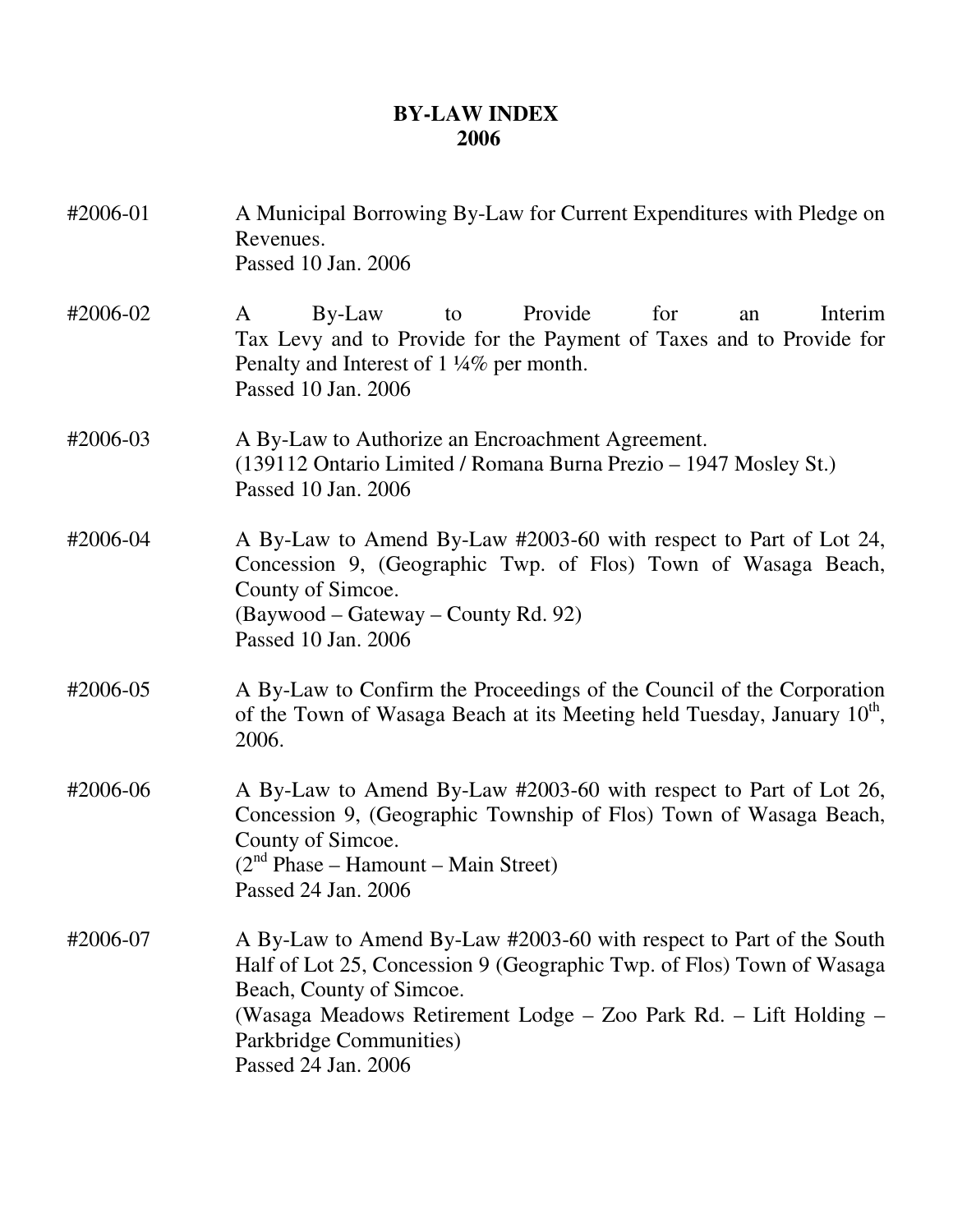Page 2 – 2006 By-Law Index

| #2006-08 | A By-Law to Amend By-Law #2003-60 with respect to Part of Lot 2,<br>Concession 15, (Geographic Twp. of Sunnidale), Town of Wasaga Beach,<br>County of Simcoe.<br>(Pine Valley – Lift Holding)<br>Passed 24 Jan. 2006                                                                   |
|----------|----------------------------------------------------------------------------------------------------------------------------------------------------------------------------------------------------------------------------------------------------------------------------------------|
| #2006-09 | A By-Law to Amend By-Law #2003-60 with respect to Block A,<br>Registered Plan 930, (Former Township of Nottawasaga), Town of<br>Wasaga Beach, County of Simcoe.<br>(Add Holding – Constance Blvd. – Vandermeer)<br>Passed 24 Jan. 2006                                                 |
| #2006-10 | A By-Law to Confirm the Proceedings of the Council of the Corporation<br>of the Town of Wasaga Beach at its Meeting held Tuesday, January 24 <sup>th</sup> ,<br>2006.                                                                                                                  |
| #2006-11 | A By-Law to Provide for the Indemnification of Current and Former<br>Council Members, Board Members and Employees.<br>Passed 14 Feb. 2006                                                                                                                                              |
| #2006-12 | A By-Law to Assume Certain Streets and the associated services, in the<br>Town of Wasaga Beach, McIntyre Creek Estates Subdivision – Phases 2A<br>and 2B.<br>(Martyn Dr, Aislynn Court, Penny Lane, Alexandra Lane, Blake Court,<br>Wedgewood Dr.)<br>Passed 14 Feb. 2006              |
| #2006-13 | A By-Law to Amend By-Law #2003-60 with respect to Part Lot 59, Lots<br>60, 61, 62 and Part Lot 63, Registered Plan 815, Part Lot 2, Concession<br>15 (Geographic Twp. of Sunnidale), Town of Wasaga Beach, County of<br>Simcoe.<br>(Pine Valley Medical Centre)<br>Passed 14 Feb. 2006 |
| #2006-14 | A By-Law to Amend By-Law #2003-60 with respect to Part of the North<br>Part of Lot 27, Concession 8 (Geographic Twp. of Flos), Town of Wasaga<br>Beach, County of Simcoe.<br>$(Baywood - Treetop - RRW - lift 'H')$<br>Passed 14 Feb. 2006                                             |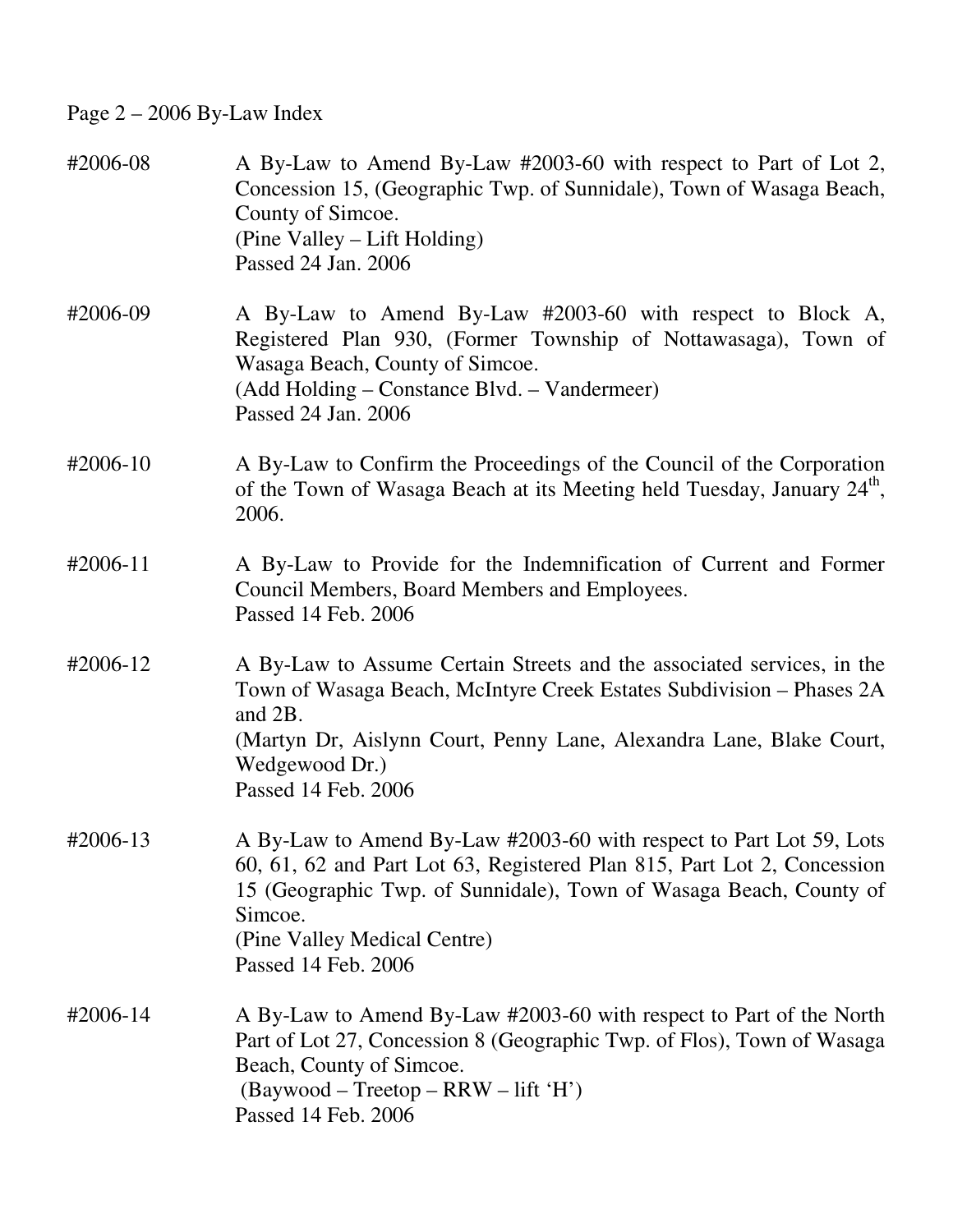Page 3 – 2006 By-Law Index

| #2006-15 | A By-Law to Deem Parts of Registered Plan 1060, Town of Wasaga<br>Beach, Not To Be A Registered Plan of Subdivision for the Purpose of the<br>Planning Act, R.S.O. 1990, C.P. 13, S.50(3).<br>(Macijavaskas - #44 $50^{\text{th}}$ St. S.)<br>Passed 14 Feb. 2006      |
|----------|------------------------------------------------------------------------------------------------------------------------------------------------------------------------------------------------------------------------------------------------------------------------|
| #2006-16 | A By-Law to Deem Parts of Registered Plan 686 and Registered Plan 835,<br>Town of Wasaga Beach, Not To Be A Registered Plan of Subdivision for<br>the Purpose of the Planning Act, R.S.O. 1990, C.P. 13, S.50(3).<br>(Michon #43 $32nd$ St. S.)<br>Passed 14 Feb. 2006 |
| #2006-17 | A By-Law to Appoint an Acting Chief Building Official for the Town of<br>Wasaga Beach.<br>(Murry Lockhart)<br>Passed 14 Feb. 2006                                                                                                                                      |
| #2006-18 | A By-Law to Confirm the Proceedings of the Council of the Corporation<br>of the Town of Wasaga Beach at its Meeting held Tuesday, February 14 <sup>th</sup> ,<br>2006.                                                                                                 |
| #2006-19 | A By-Law to Amend By-Law 2003-60 with respect to Part of Lot 26,<br>Concession 9, Town of Wasaga Beach, County of Simcoe.<br>(Hamount – Stonebridge – Lift 'H')<br>Passed 28 Feb. 2006                                                                                 |
| #2006-20 | A By-Law to Govern the Proceedings of Council and its Committees.<br>Passed 28 Feb. 2006                                                                                                                                                                               |
| #2006-21 | A By-Law to Confirm the Proceedings of the Council of the Town of<br>Wasaga Beach at its Meeting Held Tuesday, February 28 <sup>th</sup> , 2006.                                                                                                                       |
| #2006-22 | A By-Law to Authorize Execution of an Agreement for the Provision of a<br>Full Time Family Medical Practice in the Town of Wasaga Beach<br>(Dr. C. Bowman & Dr. P. Holloway)<br>Passed 14 March 2006                                                                   |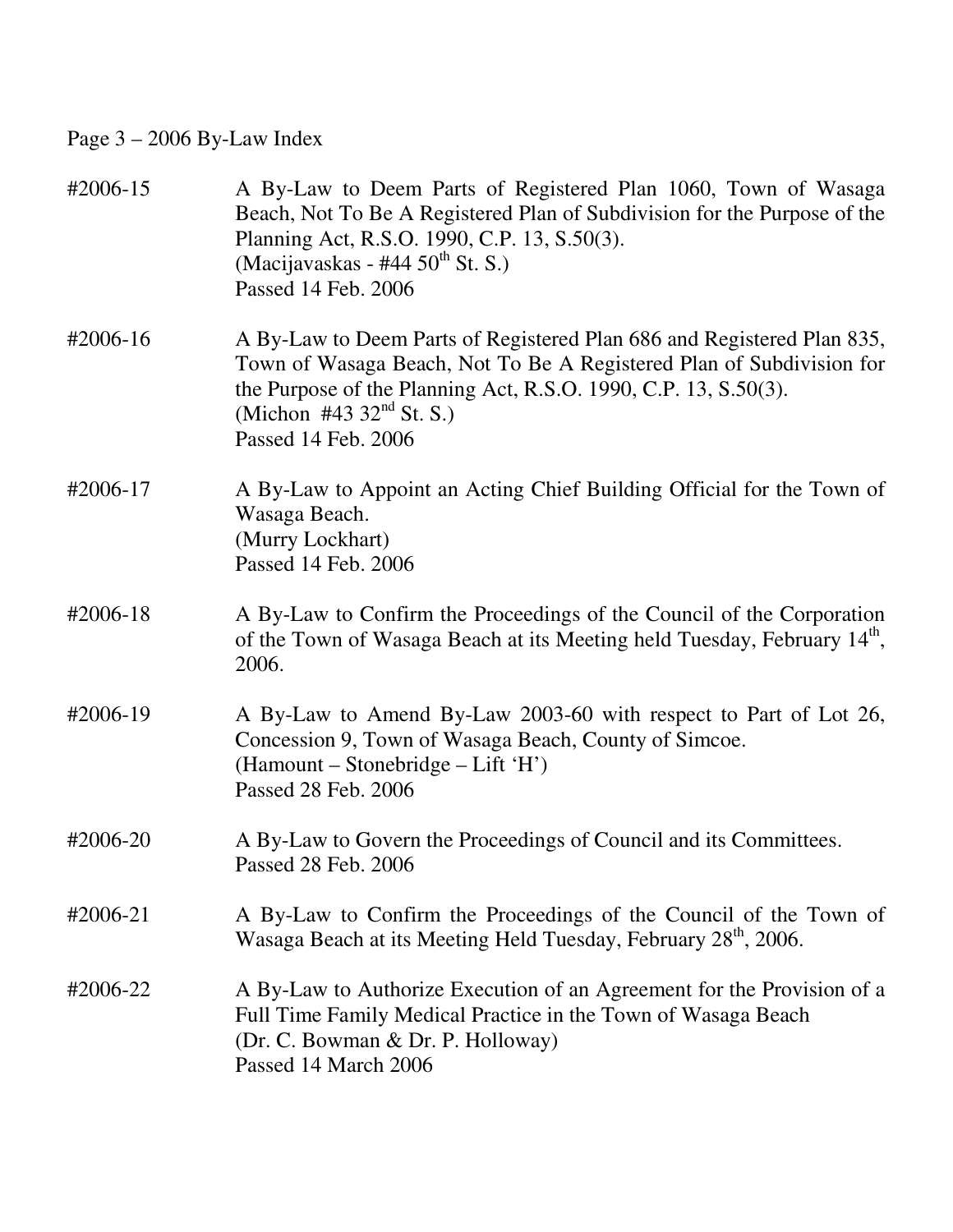Page 4 – 2006 By-Law Index

| #2006-23 | A By-Law to Amend By-Law #2005-17 of the Corporation of the Town<br>of Wasaga Beach.<br>(Residential Parking Permit)<br>Passed 14 March 2006                                                                    |
|----------|-----------------------------------------------------------------------------------------------------------------------------------------------------------------------------------------------------------------|
| #2006-24 | A By-Law to Amend By-Law #2003-60 with respect to Part of Lot 22,<br>Concession 10, (Geographic Twp. of Flos) Town of Wasaga Beach,<br>County of Simcoe.<br>(324 Deerbrook Dr. – Payne)<br>Passed 14 March 2006 |
| #2006-25 | A By-Law to Amend By-Law #2003-60 with respect to Part of Lots 25 $\&$<br>26, Concession 7 (Geographic Twp. of Flos) Town of Wasaga Beach,<br>County of Simcoe.<br>(Park Place)<br>Passed 14 March 2006         |
| #2006-26 | A By-Law to Confirm the Proceedings of the Council of the Corporation<br>of the Town of Wasaga Beach at its Meeting held Tuesday, March 14 <sup>th</sup> ,<br>2006.                                             |
| #2006-27 | A By-Law to Establish Policies with respect to the Issuance of Special<br>Event Permits in the Town of Wasaga Beach.<br>Passed 28 March 2006                                                                    |
| #2006-28 | A By-Law to Authorize Execution of an Agreement with Northwestern<br>Hockey Sports Camp.<br>Passed 28 March 2006                                                                                                |
| #2006-29 | A By-Law to Authorize Execution of a Grant Funding Agreement with<br>the Ministry of the Environment under the Source Water Protection<br>Program for Groundwater Technical Studies.<br>Passed 28 March 2006    |
| #2006-30 | A By-Law to Confirm the Proceedings of the Council of the Corporation<br>of the Town of Wasaga Beach at it s meeting held Tuesday, March 28 <sup>th</sup> ,<br>2006.                                            |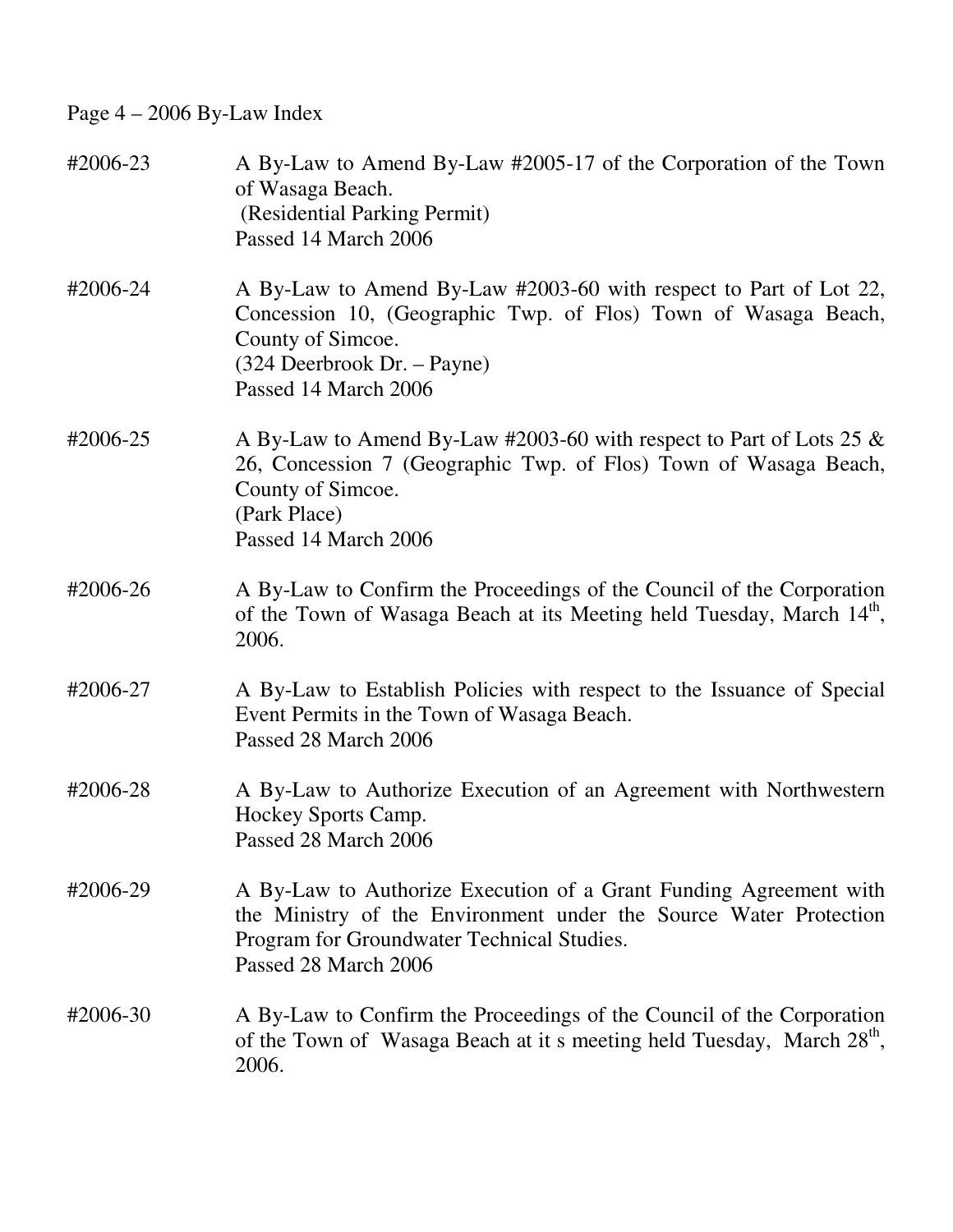Page 5 – 2006 By-Law Index

| #2006-31 | A By-Law to Authorize Execution of an Agreement with Canada Post<br>Corporation as it relates to Community Mail Boxes.<br>Passed 11 April 2006                                                                     |
|----------|--------------------------------------------------------------------------------------------------------------------------------------------------------------------------------------------------------------------|
| #2006-32 | A By-Law to Amend By-Law #2003-60 with respect to Part of Lot 24,<br>Concession 8 (Geographic Township of Flos), Town of Wasga Beach,<br>County of Simcoe<br>(Iantorno – Bell's Park Road)<br>Passed 11 April 2006 |
| #2006-33 | A By-Law to Amend Comprehensive By-Law #2003-60, as amended,<br>with respect to Part of Lot 26, Concession 9, Town of Wasaga Beach.<br>(Hamount – Main Street & River Road East)<br>Passed 11 April 2006           |
| #2006-34 | A By-Law to Establish a Conservation Easement Agreement with<br>William Train.<br>Passed 11 April 2006                                                                                                             |
| #2006-35 | A By-Law to Confirm the Proceedings of the Council of the Corporation<br>of the Town of Wasaga Beach at its meeting held Tuesday, April 11 <sup>th</sup> ,<br>2006.                                                |
| #2006-36 | A By-Law to Authorize a Conveyance of Certain Lands within the Town<br>of Wasaga Beach.<br>(36 <sup>th</sup> Street North)<br>Passed 25 April 2006                                                                 |
| #2006-37 | A By-Law to Authorize the Conveyance of Certain Lands within the<br>Town of Wasaga Beach.<br>(Block 44 Donato Way – Part 1 Land Use; Valeri – Part 2 Conveyance;<br>Grape)<br>Passed 25 April 2006                 |
| #2006-38 | A By-Law to Appoint a Chief Building Official for the Town of Wasaga<br>Beach.<br>(Barrie Vickers)<br>Passed 25 April 2006                                                                                         |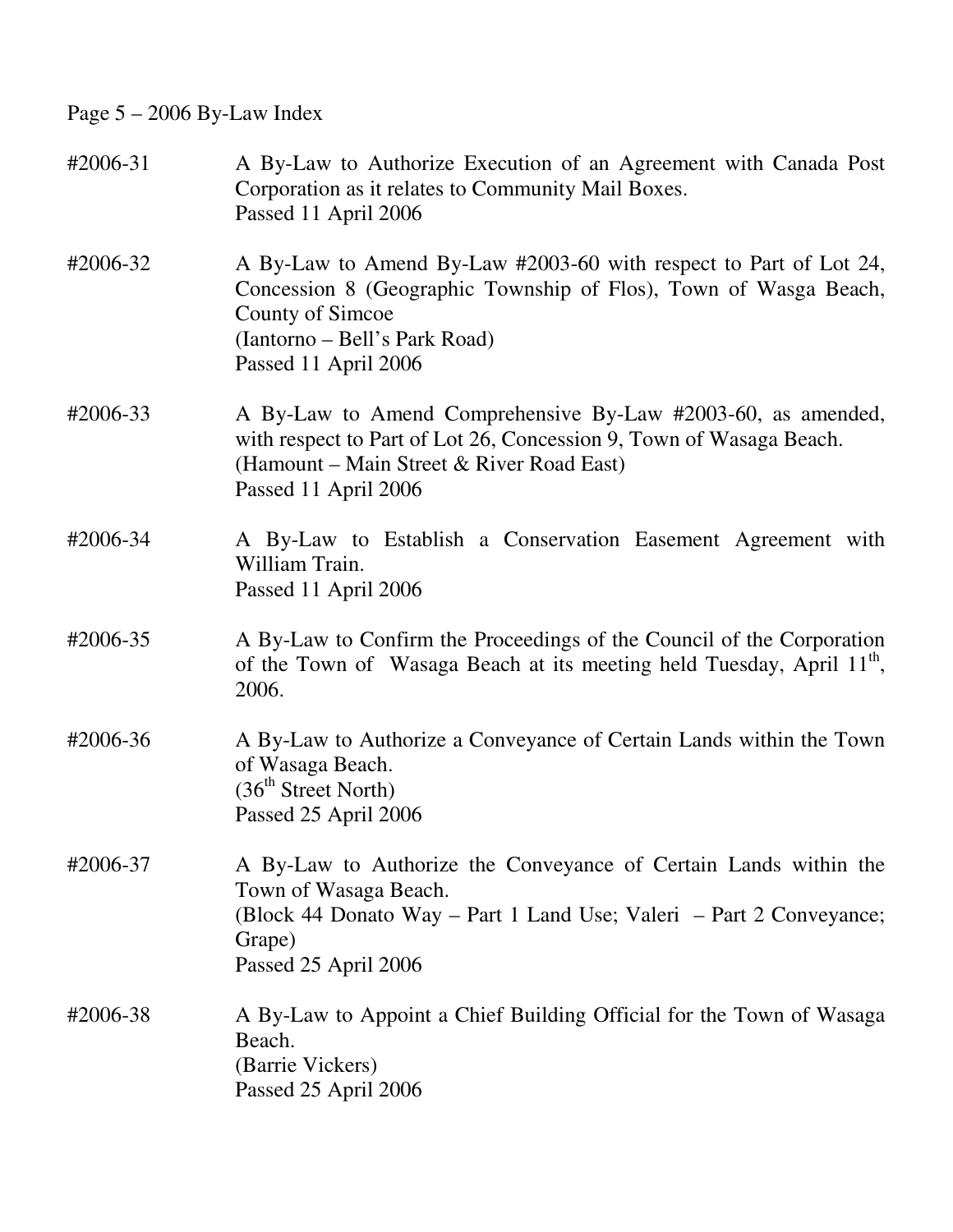Page 6 – 2006 By-Law Index

| #2006-39 | A By-Law to Amend By-Law #2003-60 with respect to Former lots 19,<br>20, 21, 22 Registered Plan No. 1061 and Part Lot 90, Plan 1696<br>(Geographic Twp. of Nottawasaga) Town of Wasaga Beach, County of<br>Simcoe.<br>(Prezio Coulter Development 45 <sup>th</sup> St. & Queensdale)<br>Passed 25 April 2006                                                                                                          |
|----------|-----------------------------------------------------------------------------------------------------------------------------------------------------------------------------------------------------------------------------------------------------------------------------------------------------------------------------------------------------------------------------------------------------------------------|
| #2006-40 | A By-Law to Confirm the Proceedings of the Council of the Corporation<br>of the Town of Wasaga Beach at its Meeting held Tuesday, April 25 <sup>th</sup> ,<br>2006.                                                                                                                                                                                                                                                   |
| #2006-41 | A By-Law to Set the 2006 Tax Rates and to Levy Taxes for the Year 2006<br>Passed May $9th$ , 2006.                                                                                                                                                                                                                                                                                                                    |
| #2006-42 | A By-Law to Amend Schedule 'A' of By-Law #81-04, being a By-Law to<br>Designate Through Streets as it Relates to the Location of Stop Signs and<br>Yield Signs.<br>(Caribou Trail & Royal Beech Dr.)<br>Passed 9 May 2006                                                                                                                                                                                             |
| #2006-43 | A By-Law to Appoint Municipal Law Enforcement Officers.<br>(Cameron R. Castator, Brittany J. Kellington, Jesse G. Manley, Michael J.<br>McCrackin, Valeria M. Heyduk, Albert A.W. Chappel, Patricia A.<br>Kroustallis, Jill C. Spencer, Amanda I. Farrell, Douglas J.A. Humphries,<br>Jennifer L. Burton, Viloshene Reddy, Pamela B. Walker, Allison E.J.<br>Royal and Christopher L.K. Furman.)<br>Passed 9 May 2006 |
| #2006-44 | A By-Law to Appoint Municipal Weed Inspectors.<br>(County of Simcoe)<br>Passed 9 May 2006                                                                                                                                                                                                                                                                                                                             |
| #2006-45 | A By-Law to Amend By-Law #2003-60 with respect to Part of Block A,<br>Plan 711 (Geographic Twp. of Nottawasaga), Town of Wasaga Beach,<br>County of Simcoe.<br>(Shore Lane)<br>Passed 9 May 2006                                                                                                                                                                                                                      |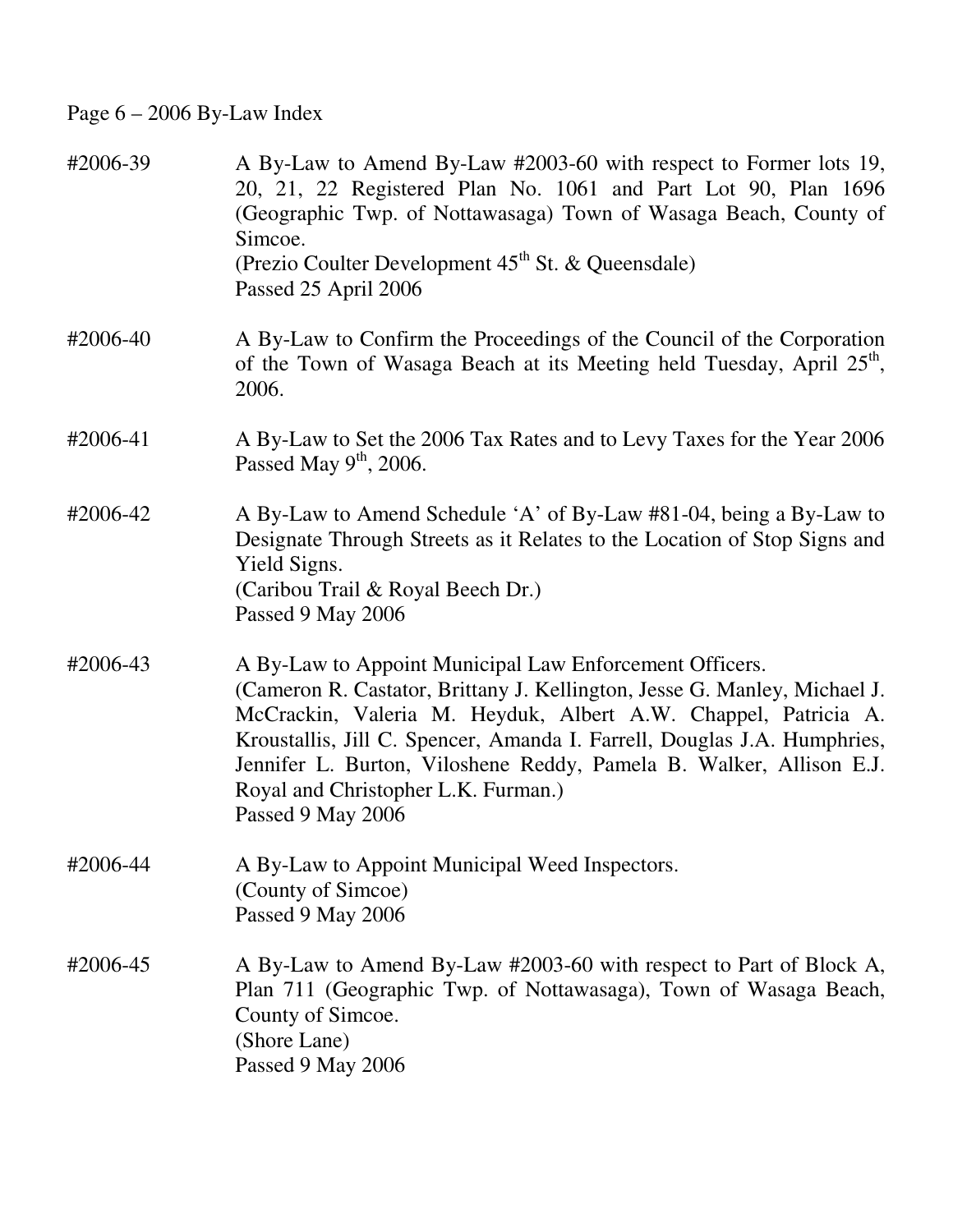Page 7 – 2006 By-Law Index

| #2006-46 | A By-Law to Authorize Execution of an Agreement for the Use of and<br>Operation of Certain Lands as Part of the Playland Parking Lot.<br>(Town lease from N. Vidinovski – 1126744 Ontario Inc.)<br>Passed 9 May 2006 |
|----------|----------------------------------------------------------------------------------------------------------------------------------------------------------------------------------------------------------------------|
| #2006-47 | A By-Law to Confirm the Proceedings of the Council of the Corporation<br>of the Town of Wasaga Beach at its Meeting held Tuesday, May 9 <sup>th</sup> , 2006.                                                        |
| #2006-48 | A By-Law to Adopt a Consolidated List of Rates and fees for the Town of<br>Wasaga Beach.<br>Passed 23 May 2006                                                                                                       |
| #2006-49 | A By-Law to Authorize an Encroachment Agreement.<br>(628891 Ontario Limited & 666462 Ontario Limited - Frank Santini<br>Former Dinosaur Valley - Wasaga Beach Paintball Adventure)<br>Passed 23 May 2006             |
| #2006-50 | A By-Law to Authorize the Conveyance of Certain Lands within the<br>Town of Wasaga Beach.<br>(Christopher Avenue)<br>Passed 23 May 2006                                                                              |
| #2006-51 | A By-Law to Authorize Execution of an Agreement with All Access<br>Management for the Hosting of "Wasaga Beachfest".<br>Passed 23 May 2006                                                                           |
| #2006-52 | A By-Law to Amend By-Law 2003-60 with respect to Block A, Plan 930,<br>(Geographic Twp. of Nottawasaga), Town of Wasaga Beach, County of<br>Simcoe.<br>(Vandermeer – Constance Blvd)<br>Passed 23 May 2006           |
| #2006-53 | A By-Law to Confirm the Proceedings of the Council of the Corporation<br>of the Town of Wasaga Beach at its Meeting held Tuesday, May 23, 2006.                                                                      |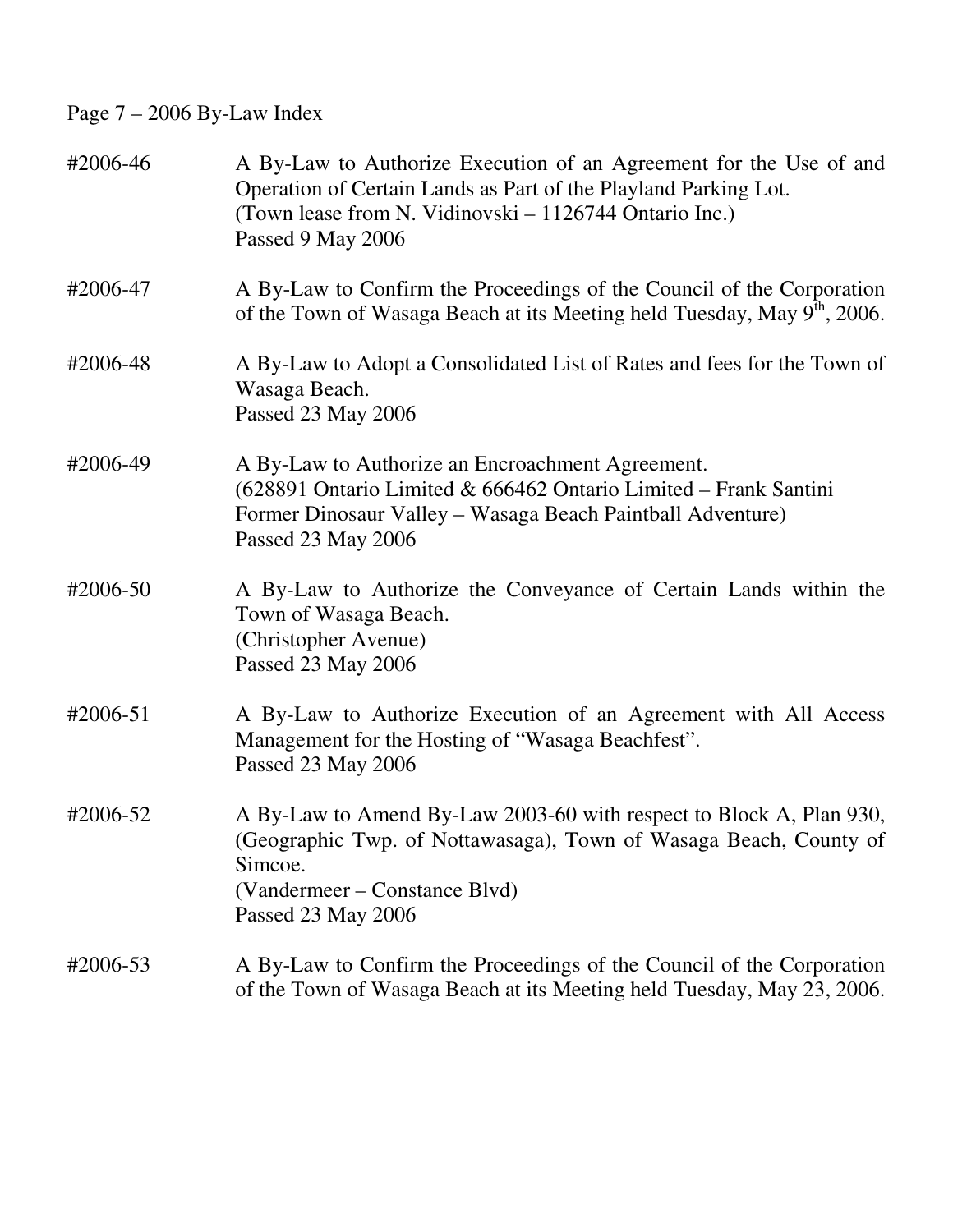## Page 8 – 2006 By-Law Index

| #2006-54 | A By-Law to Prohibit Motor Vehicle Traffic on a portion of the Lane as<br>shown on Plan 829, and to authorize that the said portion of the lane be<br>utilized for Pedestrian Access Only as part of the Town's<br>Walking/Hiking/Bicycling Trail System.<br>(Oxbow Park Drive – loop)<br>Passed 13 June 2006 |
|----------|---------------------------------------------------------------------------------------------------------------------------------------------------------------------------------------------------------------------------------------------------------------------------------------------------------------|
| #2006-55 | A By-Law to Appoint a Building $&$ Plumbing Inspector.<br>(Ray Buckle)<br>Passed 13 June 2006                                                                                                                                                                                                                 |
| #2006-56 | A By-Law to Amend By-Law #2003-60 with respect to Part of Lot 27,<br>Concession 8, Former Township of Flos, now in the Town of Wasaga<br>Beach, County of Simcoe.<br>(Sergio Molella – Westbury Rd.)<br>Passed 13 June 2006                                                                                   |
| #2006-57 | A By-Law to Amend By-Law #2003-60 with respect to Lots A & B, Plan<br>705, Town of Wasaga Beach, County of Simcoe.<br>(Bayfront Beach Resort – Gray)<br>Passed 13 June 2006                                                                                                                                   |
| #2006-58 | A By-Law to Authorize Execution of an Agreement for the Provision of a<br>Full Time Medical Practice in the Town of Wasaga Beach.<br>(Dr. Alyssa Boyd)<br>Passed 13 June 2006                                                                                                                                 |
| #2006-59 | A By-Law to Authorize Execution of an Agreement for the Development<br>of the Business Park.<br>(Zancor Group) – Highway 26<br>Passed 13 June 2006                                                                                                                                                            |
| #2006-60 | A By-Law to Confirm the Proceedings of the Council of the Corporation<br>of the Town of Wasaga Beach at its Meeting held Tuesday, June 13 <sup>th</sup> ,<br>2006.                                                                                                                                            |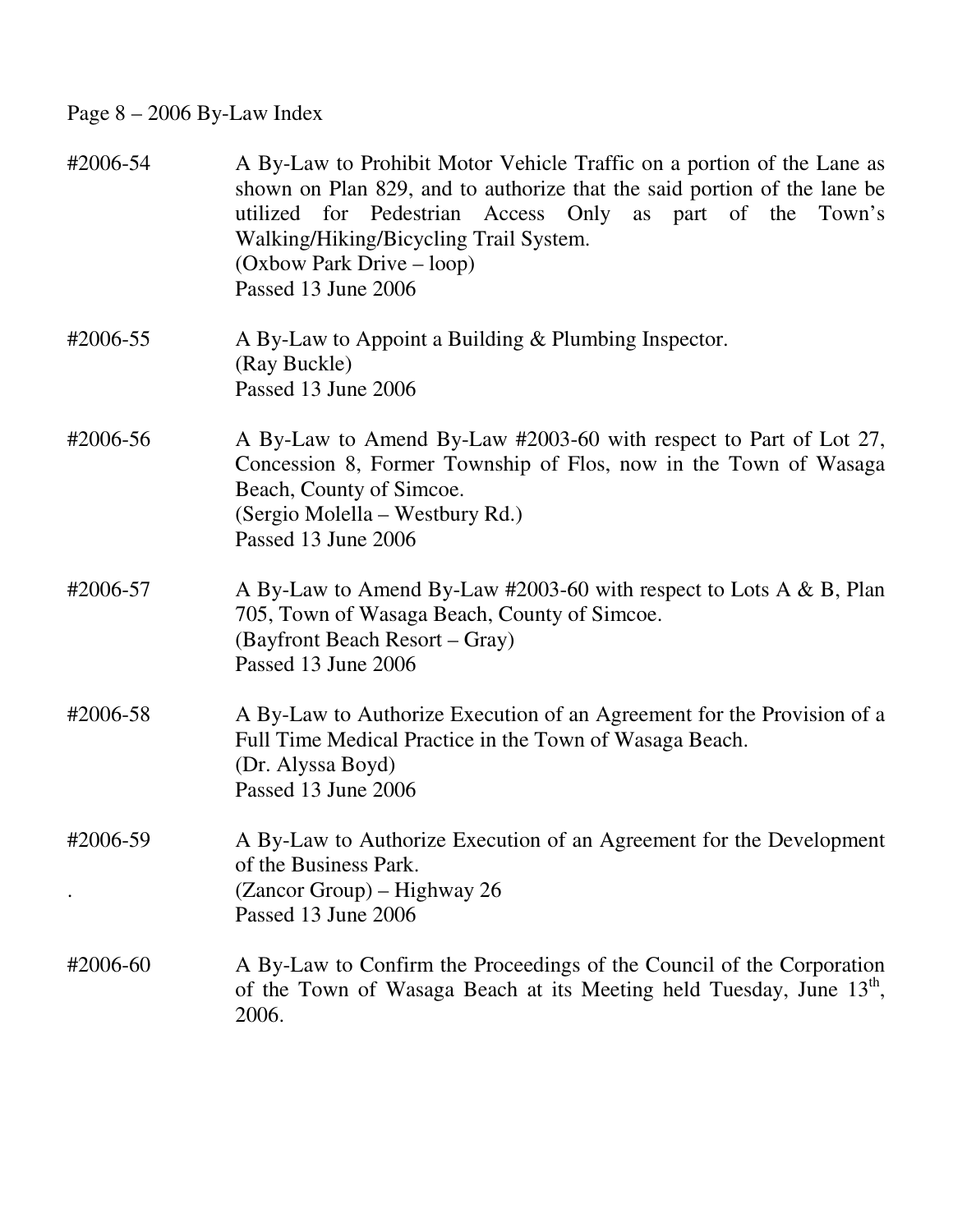Page 9 – 2006 By-Law Index

| #2006-61 | A By-Law of the Corporation of the Town of Wasaga Beach to amend<br>By-Law #2004-72 being a By-Law to "Prohibit or Regulate the Injuring<br>or Destruction of Trees on Private Property in the Town of Wasaga<br>Beach".<br>Passed 27 June 2006 |
|----------|-------------------------------------------------------------------------------------------------------------------------------------------------------------------------------------------------------------------------------------------------|
| #2006-62 | A By-Law to Amend By-Law #2003-60 with respect to Lots 155-159,<br>Unregistered Watson Plan, Town of Wasaga Beach, County of Simcoe<br>(Pine Valley – $30^{th}$ St. N.)<br>Passed 27 June 2006                                                  |
| #2006-63 | A By-Law to Deem Part of Plan 360, Town of Wasaga Beach, Not To Be<br>A Registered Plan of Subdivision for the Purpose of the Planning Act,<br>R.S.O 1990, C.P. 13, S.50(3).<br>Passed 27 June 2006                                             |
| #2006-64 | A By-Law to Authorize the Conveyance of Certain Lands within the<br>Town of Wasaga Beach.<br>(Mac-Lads (Meaford) Inc – Hwy 26)<br>Passed 27 June 2006                                                                                           |
| #2006-65 | A By-Law to Authorize Civil Marriage Solemnization Services.<br>(Audrey Johnstone, Clerk / George Vadebonsoeur, CAO)<br>Passed 27 June 2006                                                                                                     |
| #2006-66 | A By-Law to Appoint a Custodian of the Wasaga Beach Cemetery.<br>(Audrey Johnstone, Custodian / Pam Archdekin - Acting Custodian)<br>Passed 27 June 2006                                                                                        |
| #2006-67 | A By-Law to Confirm the Proceedings of the Council of the Corporation<br>of the Town of Wasaga Beach at its Meeting held June 27 <sup>th</sup> , 2006.                                                                                          |
| #2006-68 | A By-Law to Deem Part of Plan 704, Town of Wasaga Beach, Not To Be<br>A Registered Plan of Subdivision for the Purpose of The Planning Act,<br>R.S.O. 1990, C.P. 13, S.50(3).<br>$(188$ Shorelane – Levitt)<br>Passed 18 July 2006              |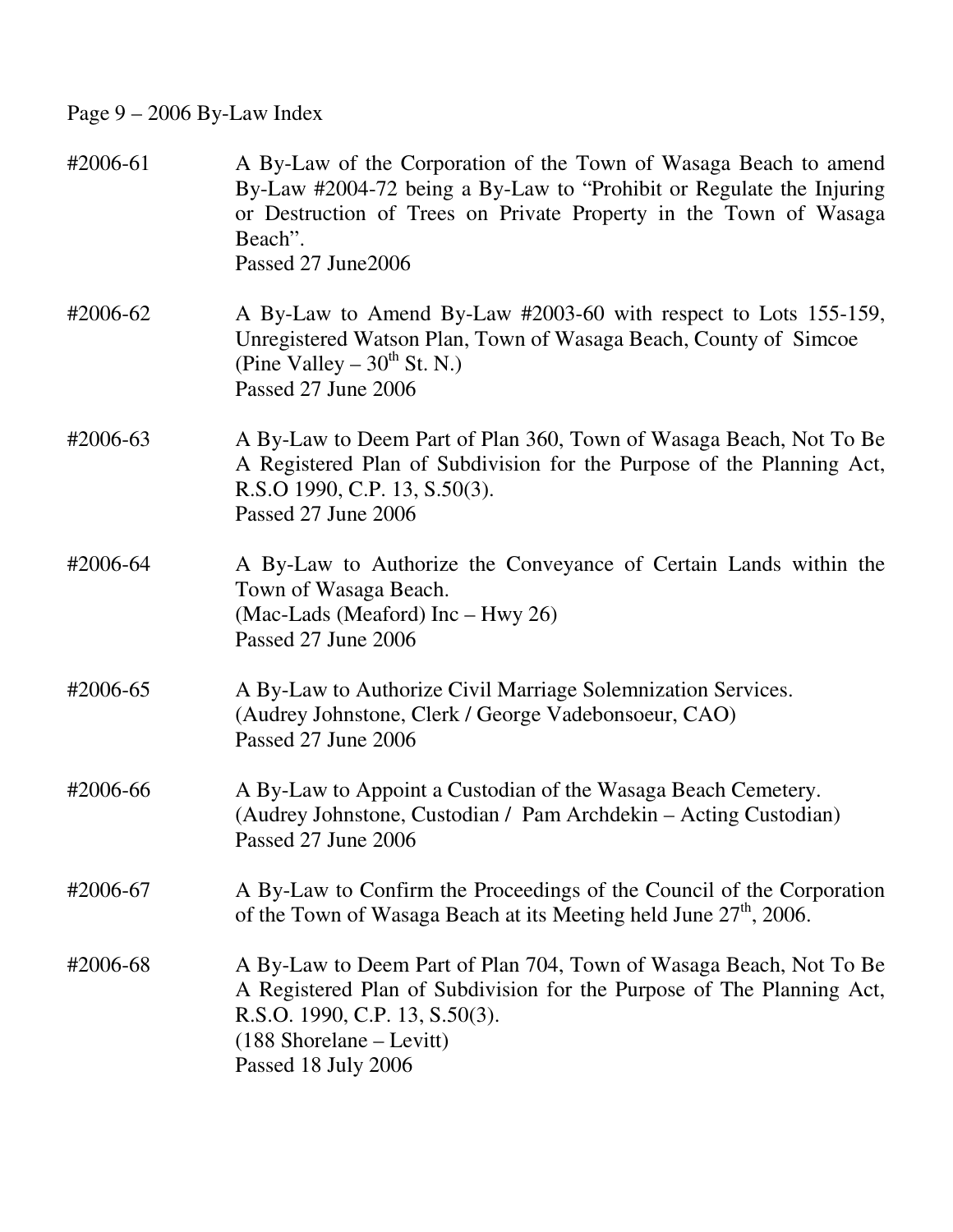Page 10 – 2006 By-Law Index

| #2006-69 | A By-Law to Deem Part of Plan 957, Town of Wasaga Beach, Not To Be<br>A Registered Plan of Subdivision for the Purpose of The Planning Act,<br>R.S.O. 1990, C.P. 13, S.50(3).<br>(188 Shorelane - Levitt)<br>Passed 18 July 2006                       |
|----------|--------------------------------------------------------------------------------------------------------------------------------------------------------------------------------------------------------------------------------------------------------|
| #2006-70 | A By-Law to Deem Parts of Plan 930, Town of Wasaga Beach, Not To Be<br>A Registered Plan of Subdivision for the Purpose of The Planning Act,<br>R.S.O. 1990, C.P. 13, S.50(3).<br>(Bayswater & Thomas Streets – Romanin)<br>Passed 18 July 2006        |
| #2006-71 | A By-Law to Amend By-Law #2003-60 with respect to Part of the North<br>Half of Lot 22 and 23, Concession 8 (Geographic Twp. of Flos), Town of<br>Wasaga Beach, County of Simcoe.<br>(Gateway – Baywood Homes – River Road West)<br>Passed 18 July 2006 |
| #2006-72 | A By-Law to Authorize the Use of A Touch Screen Voting System for the<br>2006 Municipal Election.<br>Passed 18 July 2006                                                                                                                               |
| #2006-73 | A By-Law to Confirm the Proceedings of the Council of the Corporation<br>of the Town of Wasaga Beach at its Meeting held Tuesday, July 18 <sup>th</sup> ,<br>2006.                                                                                     |
| #2006-74 | A By-Law to Authorize Execution of a Front Ending & Cost Sharing<br>Agreement for the Reconstruction of Westbury Road in the Town of<br>Wasaga Beach.<br>(Berkley Homes (Wasaga) Inc.<br>Passed 22 August 2006                                         |
| #2006-75 | A By-Law to Confirm the Proceedings of the Council of the Corporation<br>of the Town of Wasaga Beach at its Meeting held Tuesday, August 22 <sup>nd</sup> ,<br>2006.                                                                                   |
| #2006-76 | A By-Law to Amend By-Law 2003-60 with respect to Lands in the Oak-<br>Lea Boulevard and Knox Road East Area.<br>Passed 12 September 2006                                                                                                               |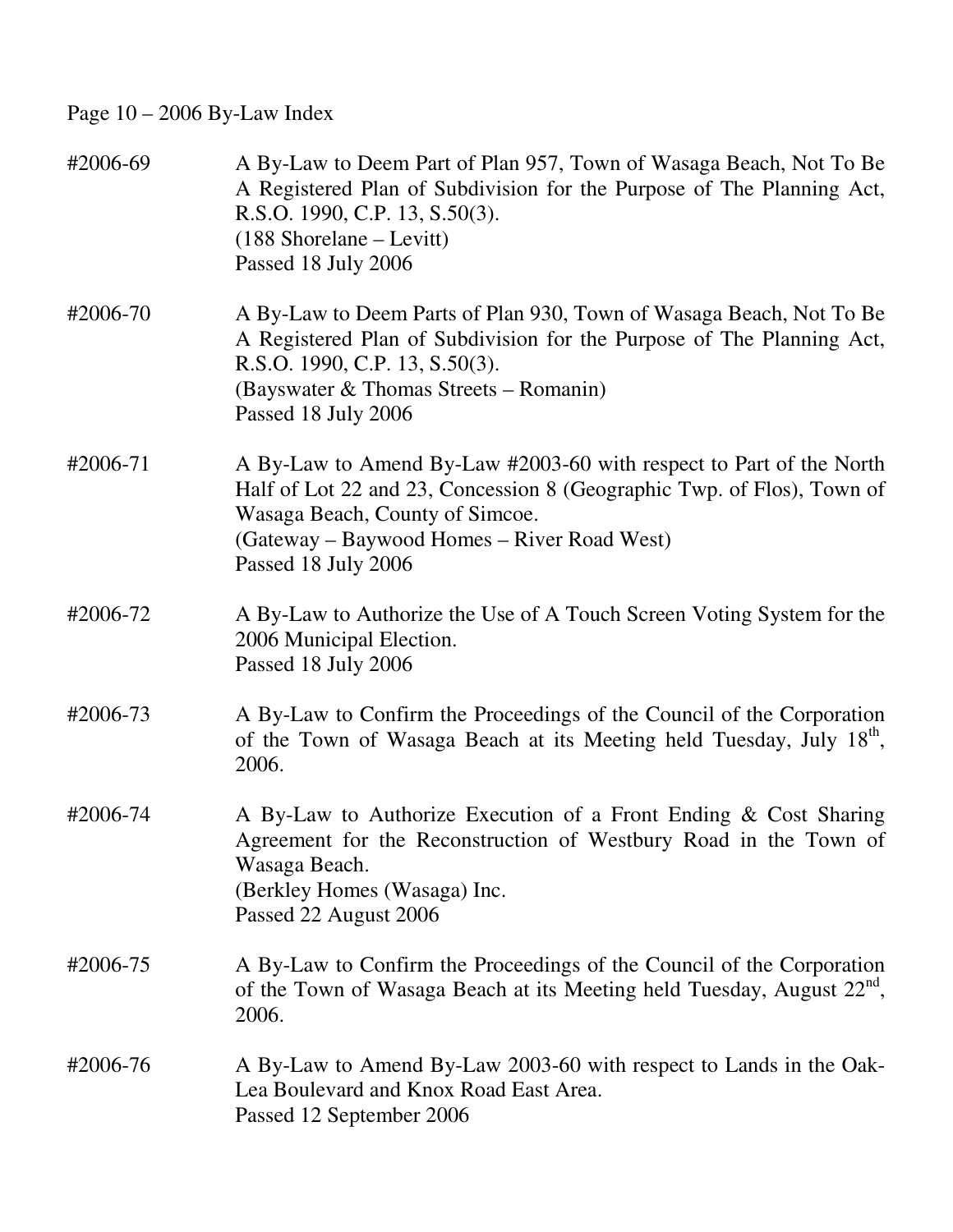Page 11 – 2006 By-Law Index

| #2006-77 | A By-Law to Establish Advance Polls for the 2006 Municipal Election.<br>Passed 12 September 2006                                                                                                                                                     |
|----------|------------------------------------------------------------------------------------------------------------------------------------------------------------------------------------------------------------------------------------------------------|
| #2006-78 | An Interim Control By-Law to Prohibit the Use of Certain Lands within<br>the Boundaries of the Town of Wasaga Beach.<br>(Highway #26 & Fairgrounds Road)<br>Passed 12 September 2006                                                                 |
| #2006-79 | An Interim Control By-Law to Prohibit the Use of Certain Lands within<br>the Boundaries of the Town of Wasaga Beach.<br>(Highway $#26$ )<br>Passed 12 September 2006                                                                                 |
| #2006-80 | An Interim Control By-Law to Prohibit the Use of Certain Lands within<br>the Boundaries of the Town of Wasaga Beach.<br>(Highway 26 & Collingwood Airport Road)<br>Passed 12 September 2006                                                          |
| #2006-81 | A By-Law to Authorize Execution of an Agreement with the YMCA of<br>Simcoe/Muskoka for the Operation and Management of the YMCA<br>Facility at the RecPlex.<br>Passed 12 September 2006                                                              |
| #2006-82 | A By-Law to Confirm the Proceedings of the Council of the Corporation<br>of the Town of Wasaga Beach at its Meeting held Tuesday, September 12,<br>2006.                                                                                             |
| #2006-83 | A By-Law to Authorize Execution of An Amending Agreement with the<br>Ontario Clean Water Agency for the Operation and Maintenance of the<br>Wasaga Water & Wastewater Treatment Facilities.<br>Passed 26 September 2006                              |
| #2006-84 | A By-Law to Authorize Execution of a Lease Agreement between the<br>Town of Wasaga Beach and Diebold Election Systems ULC for Lease of<br>the Accuvote Touch Screen Voting Equipment for the 2006 Municipal<br>Election.<br>Passed 26 September 2006 |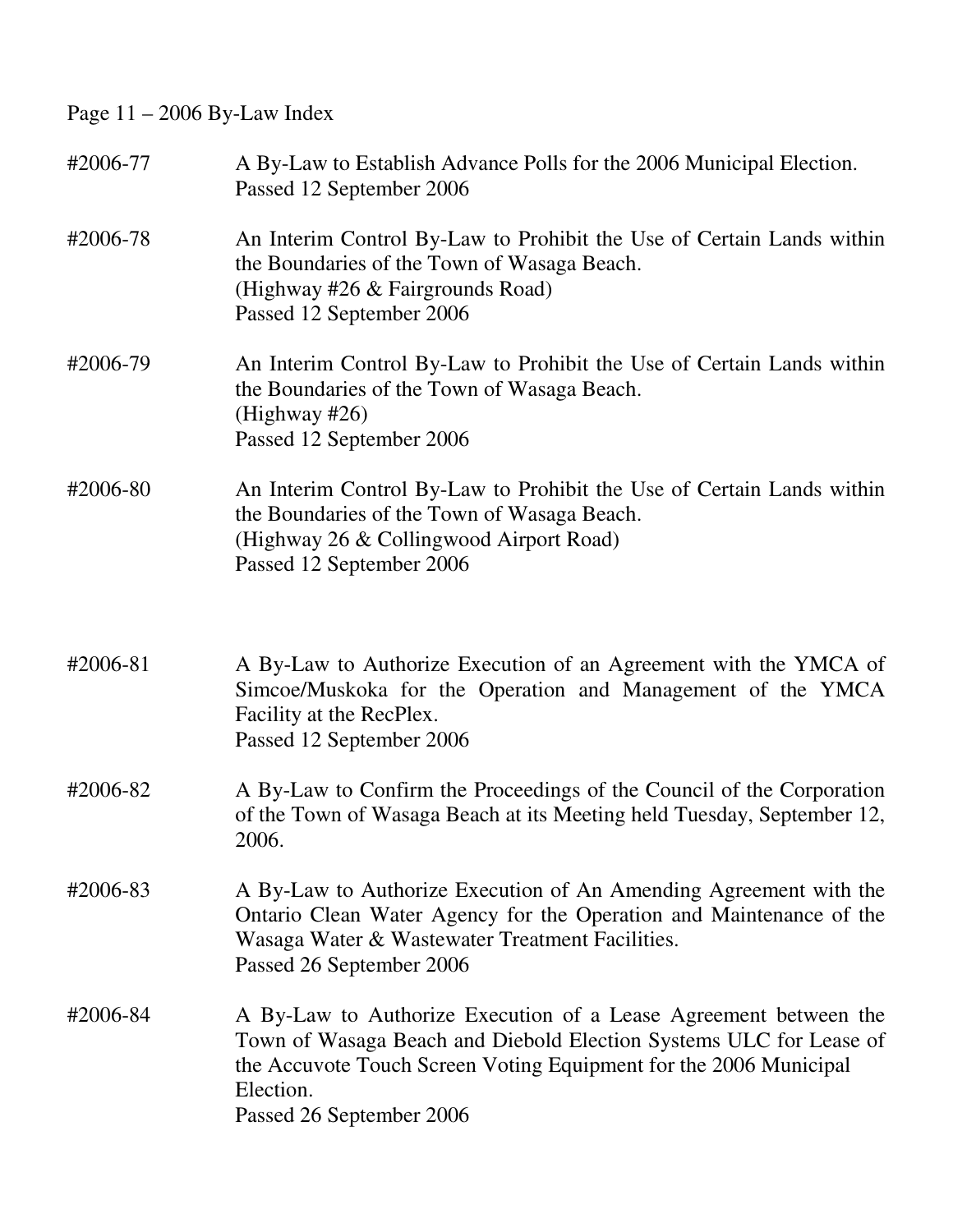Page 12 – 2006 By-Law Index

| #2006-85 | A By-Law to Authorize Execution of A Boundary Road Agreement<br>between the Town of Wasaga Beach and the Towhship of Springwater<br>Passed 26 September 2006.                                                                                                                                                                             |
|----------|-------------------------------------------------------------------------------------------------------------------------------------------------------------------------------------------------------------------------------------------------------------------------------------------------------------------------------------------|
| #2006-86 | A By-Law to Extend the Term of the Board of Directors of Geosands Inc.,<br>and its Subsidiaries, Wasaga Distribution Inc., Water Resource Services<br>Inc., and Wasaga Genco Inc., until November 30, 2007 by way of<br>Shareholder Direction, Pursuant to By-Law #2000-65, as Amended by<br>By-Law #2004-39.<br>Passed 26 September 2006 |
| #2006-87 | A By-Law to Authorize Execution of a Sign Location Lease Agreement<br>with CBS Outdoor Canada.<br>(Sign on Main St – Town parking lot)<br>Passed 26 September 2006                                                                                                                                                                        |
| #2006-88 | A By-Law to Confirm the Proceedings of the Council of the Corporation<br>of the Town of Wasaga Beach at its Meeting held Tuesday, September 26,<br>2006.                                                                                                                                                                                  |
| #2006-89 | A By-Law to Deem Part of Plan 705, Town of Wasaga Beach Not to Be a<br>Registered Plan of Subdivision for the purpose of the Planning Act,<br>R.S.O. 1990, C.P. 13, S.50(3) (Kowalik – $33^{\text{rd}}$ & Mosley).<br>Passed 10 October 2006                                                                                              |
| #2006-90 | A By-Law to Adopt an Amendment to the Official Plan of the Town of<br>Wasaga Beach.<br>(Bay Colony OPA #6)<br>Passed 10 October 2006                                                                                                                                                                                                      |
| #2006-91 | A By-Law to Amend Comprehensive Zoning By-Law #2003-60, as<br>amended, with respect to the Bay Colony Neighbourhood, Town of<br>Wasaga Beach, County of Simcoe.<br>(Bay Colony)<br>Passed 10 October 2006                                                                                                                                 |
| #2006-92 | A By-Law to Adopt an Amendment to the Official Plan of the Town of<br>Wasaga Beach.<br>(Marocco OPA #7)<br>Passed 10 October 2006                                                                                                                                                                                                         |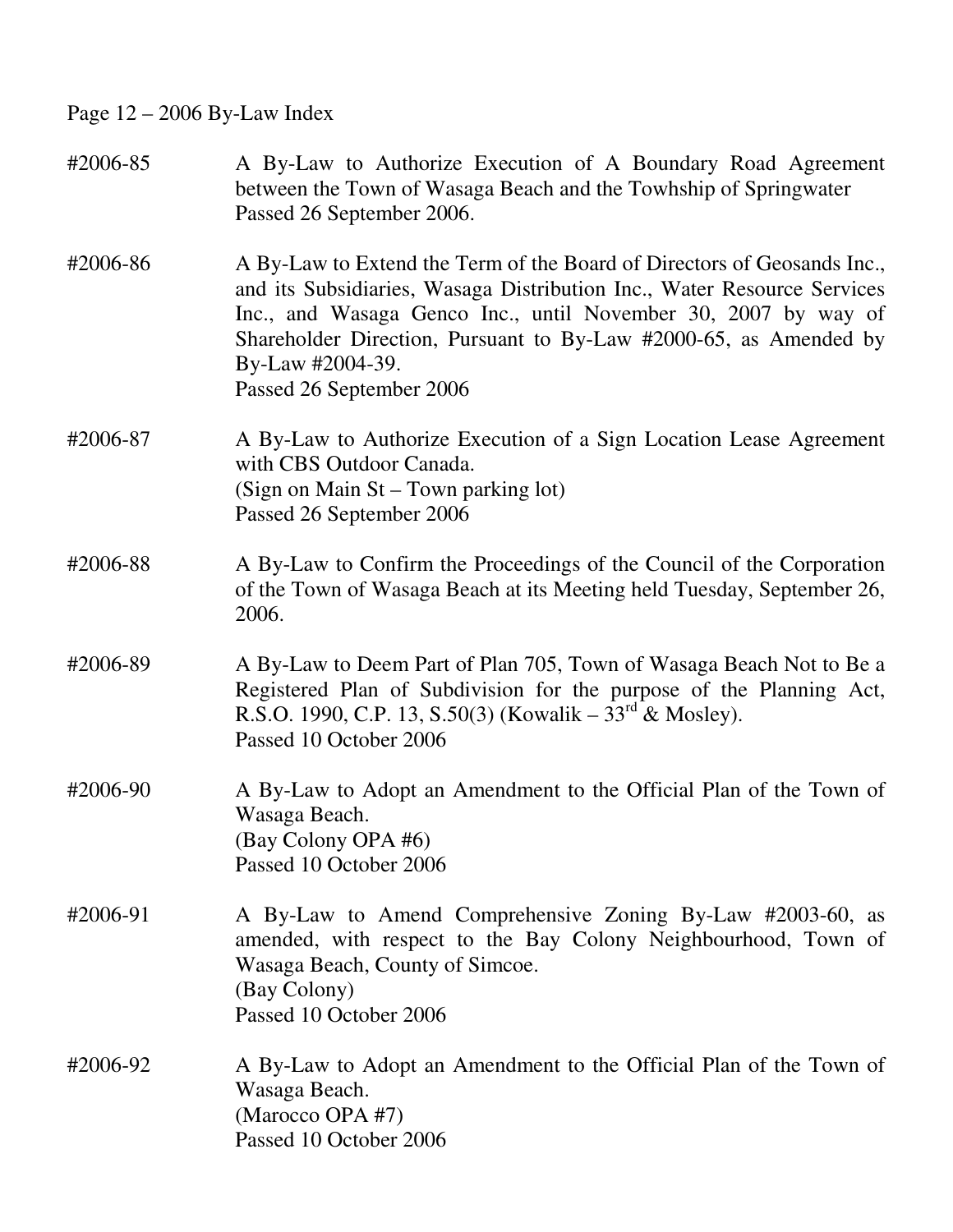## Page 13 – 2006 By-Law Index

| #2006-93 | A By-Law to Amend By-Law #2003-60 with respect to Part of Lot 28,<br>Registrar's Compiled Plan 1700 (Described as Part 1, Plan 51R-19201)<br>lying East of Plan 51R-28614) and Part of Lot 2, Registrar's compiled<br>Plan 1699, in the Town of Wasaga Beach, County of Simcoe.<br>(Marocco – Commercial – Ramblewood)<br>Passed 10 October 2006 |
|----------|--------------------------------------------------------------------------------------------------------------------------------------------------------------------------------------------------------------------------------------------------------------------------------------------------------------------------------------------------|
| #2006-94 | A By-Law to Amend By-Law #2003-60 with respect to Part of Lot 28,<br>Registrar's Compiled Plan 1700 (Described as Part 1, Plan 51R-19201)<br>lying East of Plan 51R-29614) and Part of Lot 2 Registrar's Compiled<br>Plan 1699, in the Town of Wasaga Beach, County of Simcoe.<br>(Marocco – Residential – Ramblewood)<br>Passed 10 October 2006 |
| #2006-95 | A By-Law to Amend By-Law #2003-60 with respect to Part Lot 26,<br>Concession 8, Geographic Twp. of Flos, Town of Wasaga Beach, County<br>of Simcoe.<br>(Ansley Grove – Pine Valley – RRW)<br>Passed 10 October 2006                                                                                                                              |
| #2006-96 | A By-Law to Authorize Execution of a Cash-In-Lieu of Parking<br>Agreement with 1369346 Ontario Ltd.<br>$(1026$ Mosley St. – Hearth Warming)<br>Passed 10 October 2006                                                                                                                                                                            |
| #2006-97 | A By-Law to Confirm the Proceedings of the Council of the Corporation<br>of the Town of Wasaga Beach at its meeting held Tuesday, October 10 <sup>th</sup> ,<br>2006.                                                                                                                                                                            |
| #2006-98 | A By-Law to Permanently Close a Highway and to Sell certain Lands in<br>the Town of Wasaga Beach.<br>(Christy Court)<br>Passed 24 October 2006                                                                                                                                                                                                   |
| #2006-99 | A By-Law to Amend By-Law #2003-60 with respect to Part of Lot 9,<br>Concession 26, Town of Wasaga Beach, County of Simcoe.<br>(Hamount – Main Street)<br>Passed 24 October 2006                                                                                                                                                                  |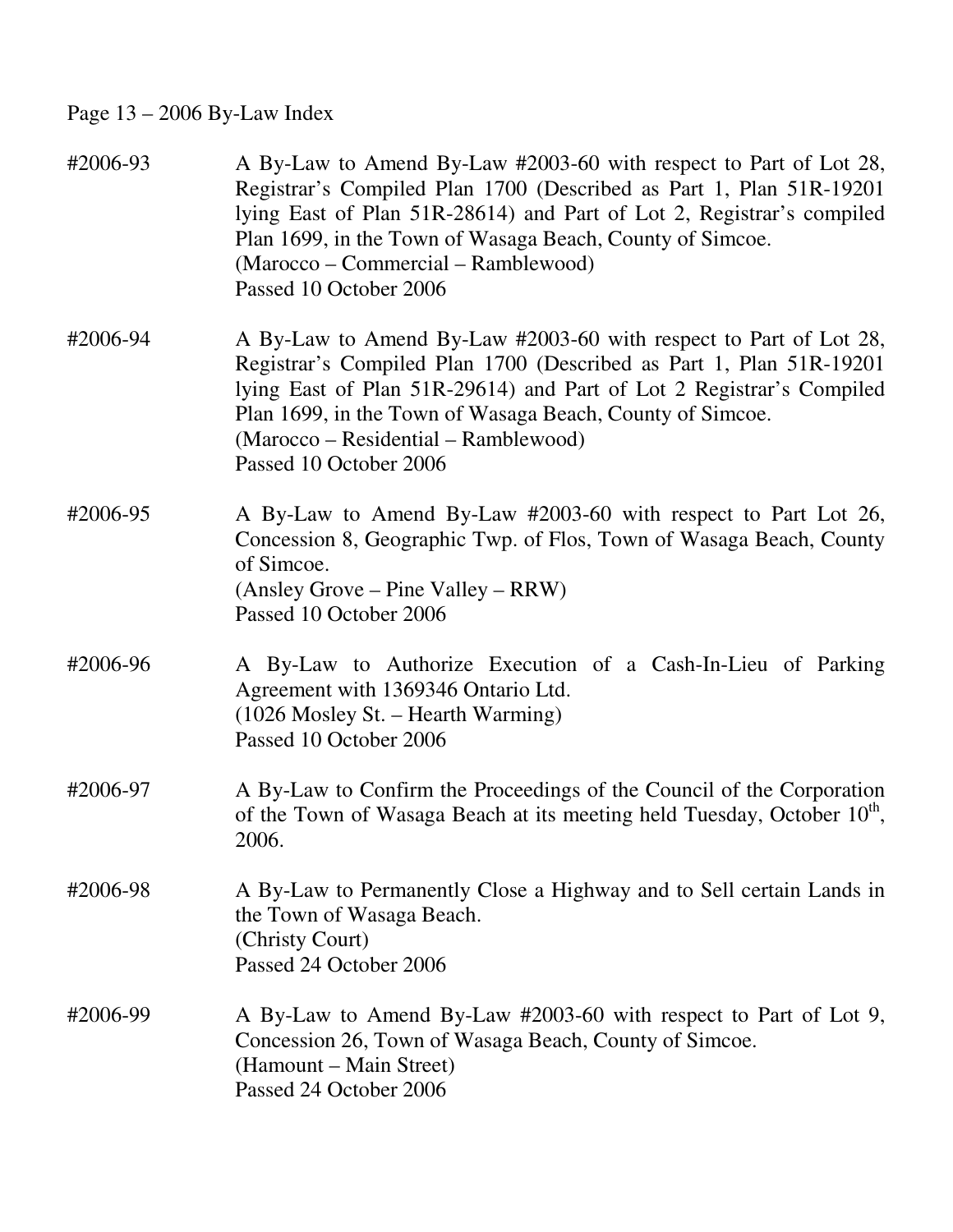Page 14 – 2006 By-Law Index

| #2006-100 | A By-Law to Confirm the Proceedings of the Council of the Corporation<br>of the Town of Wasaga Beach at its meeting held Tuesday, October 24 <sup>th</sup> ,<br>2006.                                                                                    |
|-----------|----------------------------------------------------------------------------------------------------------------------------------------------------------------------------------------------------------------------------------------------------------|
| #2006-101 | A By-Law to Amend By-Law #2003-60 with respect to Part of Lot 17,<br>Registered Plan 822, (Geographic Twp. of Sunnidale) Town of Wasaga<br>Beach, County of Simcoe<br>$(32nd St. S. - Verdone)$<br>Passed 7 November 2006                                |
| #2006-102 | A By-Law to Amend By-Law #2003-60 with respect to Part Lots 4 & 5,<br>Concession 15, (Geographic Twp. of Sunnidale), Part 2, Reference Plan<br>51R-19323, Town of Wasaga Beach, County of Simcoe<br>(Knox Road East - Pacitto)<br>Passed 7 November 2006 |
| #2006-103 | A By-Law to Amend By-Law #2003-60 with respect to Lot 146, Part of<br>Lot 145 and Part of Fourth Street, Registered Plan705, Town of Wasaga<br>Beach, County of Simcoe.<br>(Mosley & $33rd$ – Kowalik)<br>Passed 7 November 2006                         |
| #2006-104 | A By-Law to Consolidate By-Law #2003-60, Town of Wasaga Beach,<br>County of Simcoe.<br>(Schedules A through T)<br>Passed 7 November 2006                                                                                                                 |
| #2006-105 | A By-Law to Confirm the Proceedings of the Council of the Corporation<br>of the Town of Wasaga Beach at its Meeting held Tuesday, November $7th$ ,<br>2006.                                                                                              |
| #2006-106 | A By-Law to Appoint Municipal Law Enforcement Officers.<br>(G. Duni, K. Chartier, D. Wagner, R. Corbett)<br>Passed 28 Nov. 2006                                                                                                                          |
| #2006-107 | A By-Law to Rescind By-Law #98-31 that lifted Part Lot Control for lots<br>1-11, Registered Plan M-46, Town of Wasaga Beach, County of Simcoe.<br>(Wynds of Wasaga - Christy Court)<br>Passed 28 Nov. 2006                                               |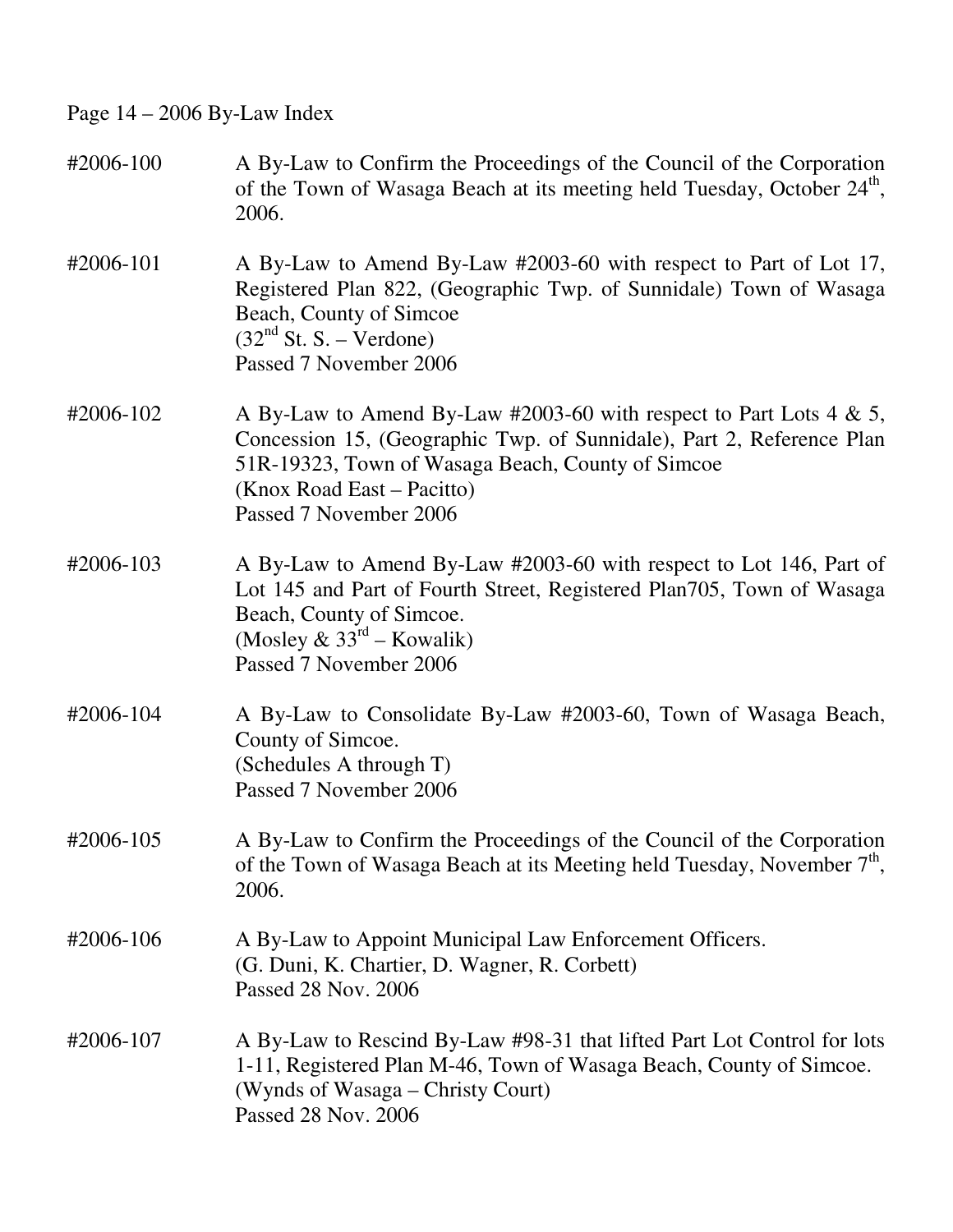Page 15 – 2006 By-Law Index

| #2006-108 | A By-Law to Confirm the Proceedings of the Council of the Corporation<br>of the Town of Wasaga Beach at its Meeting held Tuesday, November<br>$28^{th}$ , 2006.                                                                                                                             |
|-----------|---------------------------------------------------------------------------------------------------------------------------------------------------------------------------------------------------------------------------------------------------------------------------------------------|
| #2006-109 | A By-Law to Appoint Council Representatives on Various Boards and<br>Committees.<br>Passed 5 Dec. 2006                                                                                                                                                                                      |
| #2006-110 | A By-Law to Confirm the Proceedings of the Council of the Corporation<br>of the Town of Wasaga Beach at its Inaugural Meeting held Tuesday,<br>December $5th$ , 2006.                                                                                                                       |
| #2006-111 | A By-Law to Assume Certain Streets and the Associated Services, in the<br>Town of Wasaga Beach.<br>(Pine Valley Estates Subdivision – Phase 1)<br>$40^{th}$ St. S., $41^{st}$ St. S., Cardinal Way, Goldfinch Drive)<br>Passed 19 Dec. 2006                                                 |
| #2006-112 | A By-Law to Authorize Execution of an Agreement between the Town of<br>Wasaga Beach and the Wasaga Beach Chamber of Commerce for Visitor<br><b>Information Services.</b><br>Passed 19 Dec. 2006                                                                                             |
| #2006-113 | A By-Law to Authorize Execution of a Lease Agreement between the<br>Town of Wasaga Beach and Bayshore Broadcasting Corporation for the<br>of Certain Lands for the Erection and Operation of a<br>Use<br>Communication/Transmitter Tower.<br>(at Wasaga Sports Park)<br>Passed 19 Dec. 2006 |
| #2006-114 | A By-Law to Authorize Execution of an Agreement between the Town of<br>Wasaga Beach and Howard Noble Insurance for the Provision of Group<br>Benefits Consulting Services.<br>Passed 19 Dec. 2006                                                                                           |
| #2006-115 | A By-Law to Adopt an Amendment to the Official Plan of the Town of<br>Wasaga Beach.<br>(Official Plan Amendment #8 – Founders Village – Ryther Road –<br>William Train)<br>Passed 19 Dec. 2006                                                                                              |